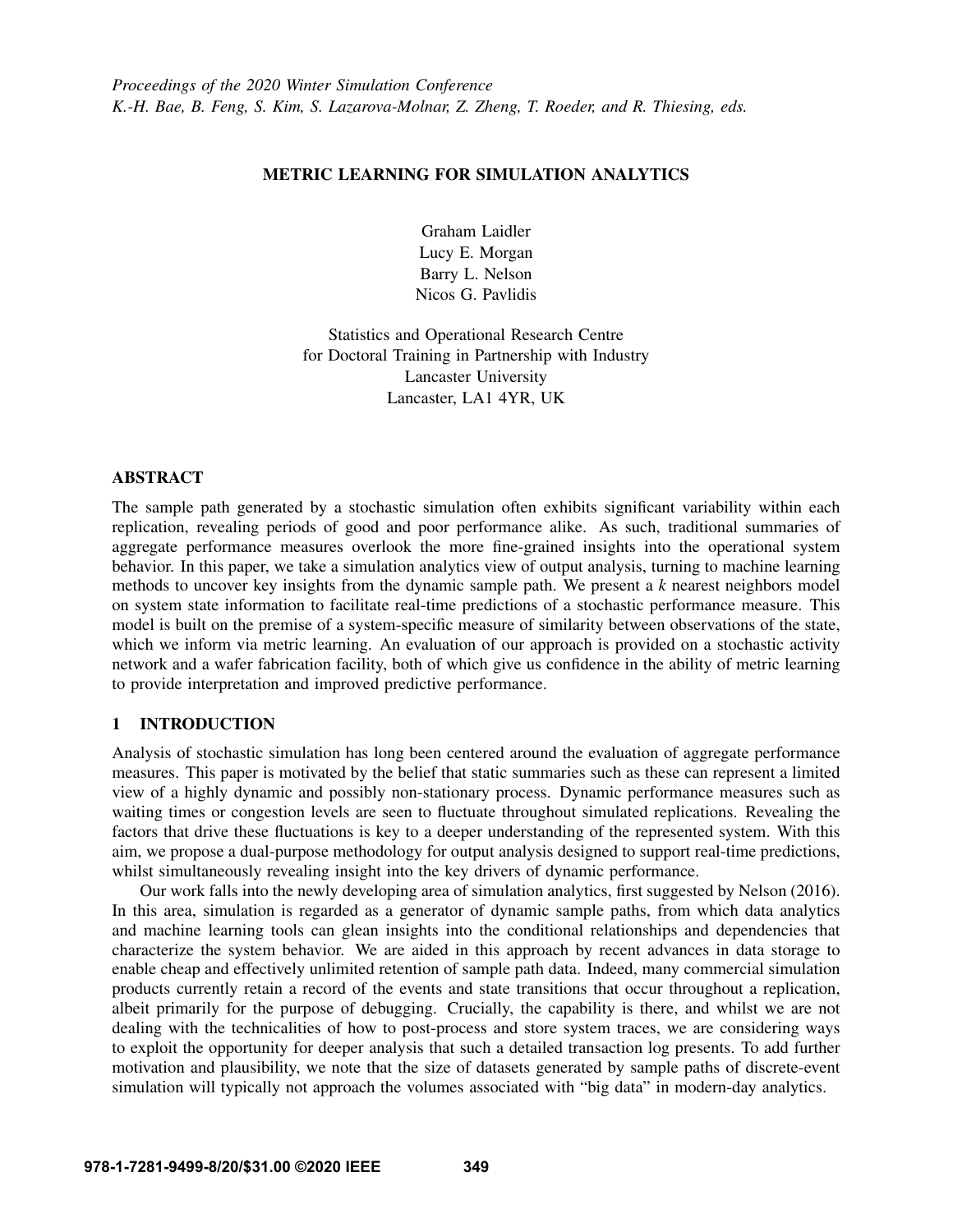To motivate the scope of our work, consider for example a doctors' surgery seeking to evaluate the performance of different staffing schedules. For this system, performance indicators such as patient waiting times or staff utilization can be used to rank alternatives [\(Brailsford 2007\)](#page-10-0). Whilst the daily averages of these indicators can allow an initial screening of solutions, they provide an incomplete picture of a system that is likely to exhibit significant variability throughout the day. A more probing analysis may relate to the systems' robustness to certain conditions such as a higher than usual demand for prescription medicines. Moreover, when our simulated systems exhibit periods of poor performance, we want to understand the cause. If we can reveal, for example, that the number of patients awaiting a blood test constitutes a driving influence behind variable waiting times, this is a useful insight which might suggest a more efficient allocation of resources. To enable such analyses, we build a predictive model for a dynamic system response, the structure of which is designed to expose the key factors which drive this response.

Specifically, our predictive model takes the form of a non-parametric *k*-nearest-neighbor (*k*NN) classifier on the system state. Our choice here is motivated by the understanding that components of the state in a simulation model interact jointly in a way that is difficult to capture with parametric functions. Deferring a definition of system state to the later sections and appealing to the example above, we might include variables representing the number of patients undergoing or awaiting different treatments, or the number of nurses on duty. We let  $x \in \mathcal{X} \subset \mathbb{R}^d$  denote the system state at a given time, and construct a measure of similarity over the space of  $\mathscr X$ . Each instance  $x \in \mathscr X$  carries with it an observed system response, *y*, which we measure as a categorical variable. For example, a patient entering the surgery in state  $x_i$  experiences the waiting time *y<sup>i</sup>* , classed as above or below average. Our stored sample paths provide many observations of (*x<sup>i</sup>* , *yi*), which create our training data. Taking a *k*NN approach, we can classify the waiting time of a patient arriving to the system in state  $x^*$  according to the observed waiting time categories of the *k* nearest instances to  $x^*$  among the training data.

A key aspect of our methodology is in defining an appropriate measure of distance, or similarity, between observations in  $\mathscr X$ . For this, we delve into a rich literature on metric learning. The process of tuning a system-specific distance function is helpful in revealing interactions among the state variables and their relative contributions towards the system response. Thus, combining metric learning with *k*NN classification allows us to join interpretability with predictive performance. This dual benefit lends optimism to the scope of our work, which we believe extends to researchers and practitioners alike. In particular, whilst the application of metric learning serves to highlight the performance-dictating components and interactions within a system, the ability to make real-time predictions represents a fundamental step towards using simulation for system control.

The structure of the paper is as follows. In Section [2](#page-1-0) we discuss related work and provide a background for *k*NN classification and metric learning. Section [3](#page-4-0) presents results to motivate and demonstrate our methodology in the context of simulation, before we conclude with a brief summary in Section [4.](#page-10-1)

### <span id="page-1-0"></span>2 BACKGROUND

In this section, we establish a background for our work, drawing on related work in the area of simulation analytics and describing our proposed application of *k*NN. We also introduce the field of metric learning, providing a focused review of the relevant literature.

## 2.1 Related Work in Simulation Analytics

The possibility of using simulation to inform real-time decision problems has recently begun to draw attention. A number of papers have emerged in which simulation sample paths are stored and used to build metamodels for making dynamic predictions. In the context of a queueing network, [Ouyang and Nelson](#page-11-1) [\(2017\)](#page-11-1) proposed a two-stage logistic regression modelling approach in which the state and time aspects of the sample path are treated separately, while [Jiang et al. \(2020\)](#page-11-2) use a logistic regression model to dynamically predict the risk of financial portfolios. [Wu and Barton \(2016\),](#page-11-3) meanwhile, show that Fourier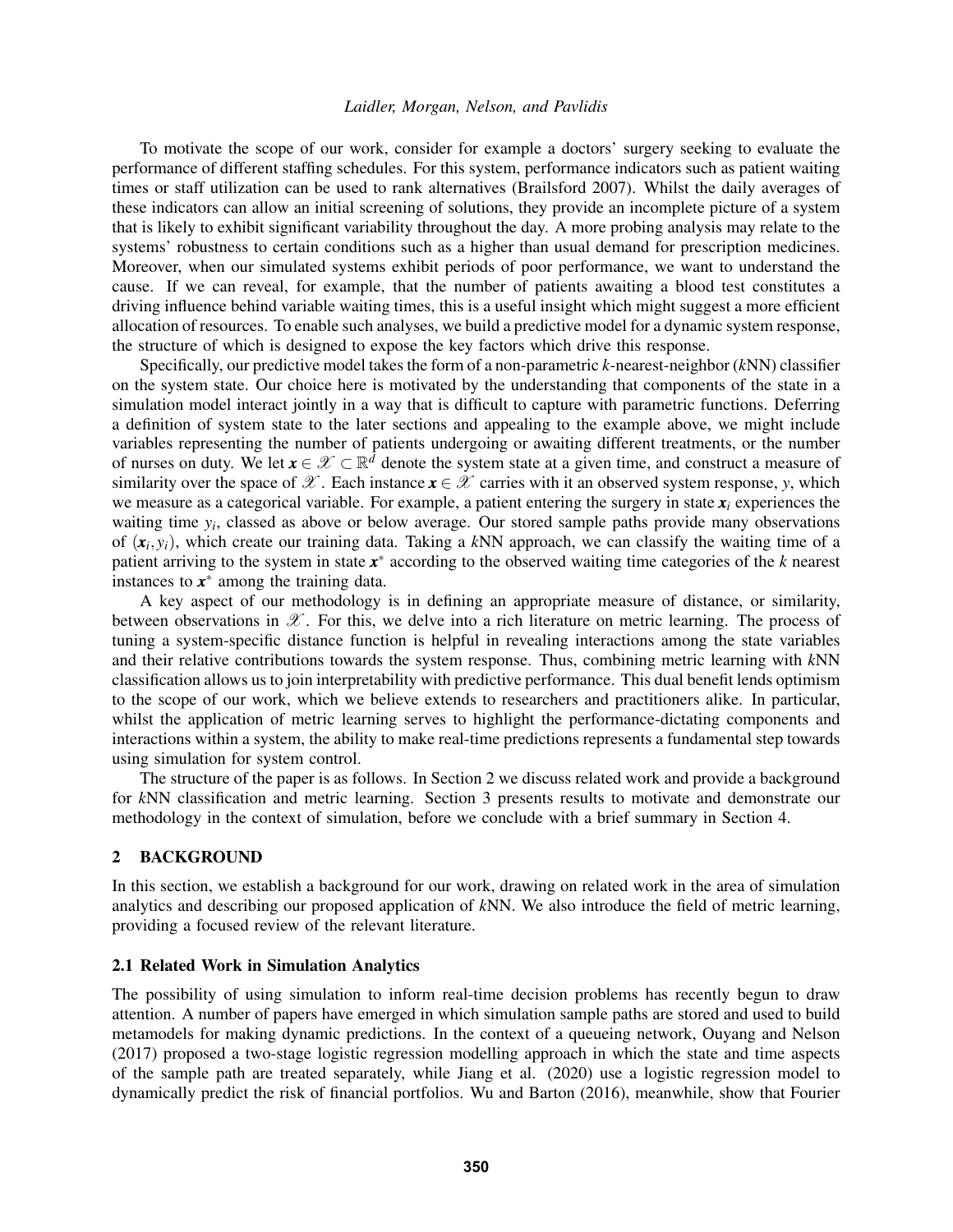analysis can successfully detect changes in the dynamic trajectories of system state variables to discriminate between congested and uncongested systems.

The approaches outlined above represent attempts to model sample path behavior within a parametric framework. In reality, we understand simulation to be a complex stochastic process in which the dynamic and possibly non-stationary behaviour is difficult to capture in a parametric model. Accordingly, [Lin et al.](#page-11-4) [\(2019\)](#page-11-4) suggest a *k*NN approach to provide predictions for time-dependent mean performance measures. They describe this as "virtual performance", and further consider the behavior of its higher order moments [\(Lin and Nelson 2018\)](#page-11-5). An example of virtual performance is given by the waiting time of a customer in a service system conditional on arriving to the system at time *t*. In our own take on virtual performance, the conditioning event relates to the state of the system; modifying this example, we consider the waiting time of a customer conditional on arriving to the system in state *x*. In the case of [Lin et al. \(2019\),](#page-11-4) the *k*NN estimator of virtual performance is one-dimensional in the sense that neighbors are determined by a single variable: simulation time. Our own *k*NN model, meanwhile, takes a more comprehensive view of 'neighbors', accommodating multiple predictors in an attempt to fully characterize the state of a system. Importantly, we note that a multi-dimensional state description is likely to contain variables which are not immediately comparable in terms of scale or interpretation. On these grounds, we recognise that identifying neighbors based on simple Euclidean distance, whilst effective in the one-dimensional setting of [Lin et al.](#page-11-4) [\(2019\),](#page-11-4) will not be appropriate for us.

### 2.2 *k*NN Classification

A *k*NN classification model provides a simple rule whereby instances are classified according to the labels of their *k* nearest neighbors [\(Hastie et al. 2009\)](#page-10-2). In this paper, we consider a binary classification task. Our training data  $\{(\mathbf{x}_i, y_i)\}_{i=1}^n$  are obtainable directly from the stored sample paths. These observations are functions of the simulation time in a given replication;  $x_i \in \mathbb{R}^d$  represents the system state at time  $t_i$ , and  $y_i \in \{0,1\}$  denotes an associated system performance measure, which in general may be observable at a later time. We use the term "system state" at time *t* to refer to some subset of the information generated by the simulation up to time *t*.

Using *k*NN classification to classify an instance *x* ∗ , we identify its *k* nearest training instances, denoted by  $x^{*(1)}, \ldots, x^{*(k)}$ , and their corresponding labels  $y^{*(1)}, \ldots, y^{*(k)}$ . Our classification rule is defined as a function of  $c \in [0, \infty)$ :

<span id="page-2-0"></span>
$$
\hat{y}^* = \begin{cases} 1 \text{ if } \frac{1}{k} \sum_{i=1}^k y^{*(i)} \ge c, \\ 0 \text{ if } \frac{1}{k} \sum_{i=1}^k y^{*(i)} < c. \end{cases} \tag{1}
$$

The classification threshold  $c = 1/2$  corresponds to a typical majority rule, although in general we can choose *c* to minimize some error criterion such as mean squared error (MSE) on a test set, or to represent a desired trade-off between the two types of misclassification.

A nearest neighbor classifier relies upon the assumption that instances which are similar to one another in the input space will yield a similar classification in the output space. Intuitively, the truth of this assumption requires that the distance measure used to identify neighbors reflects some domain-specific notions of similarity between input instances. Selecting a relevant distance measure to use with *k*NN classification therefore requires careful consideration of the problem domain. Whilst Euclidean distance is often viewed as a default, significant advantage can be gained by using a more tailored metric [\(Kulis](#page-11-6) [2013\)](#page-11-6). This leads us to the topic of metric learning, which provides a data-driven way to automate the process of defining a suitable distance metric.

# 2.3 Mahalanobis Metric Learning

We recall our data of the form  $\{(\mathbf{x}_i, y_i)\}_{i=1}^n$ , where  $\mathbf{x}_i$  is a *d*-dimensional vector of predictor variables and  $y_i$  its associated class label. The aim of metric learning is to adapt a distance function over the space of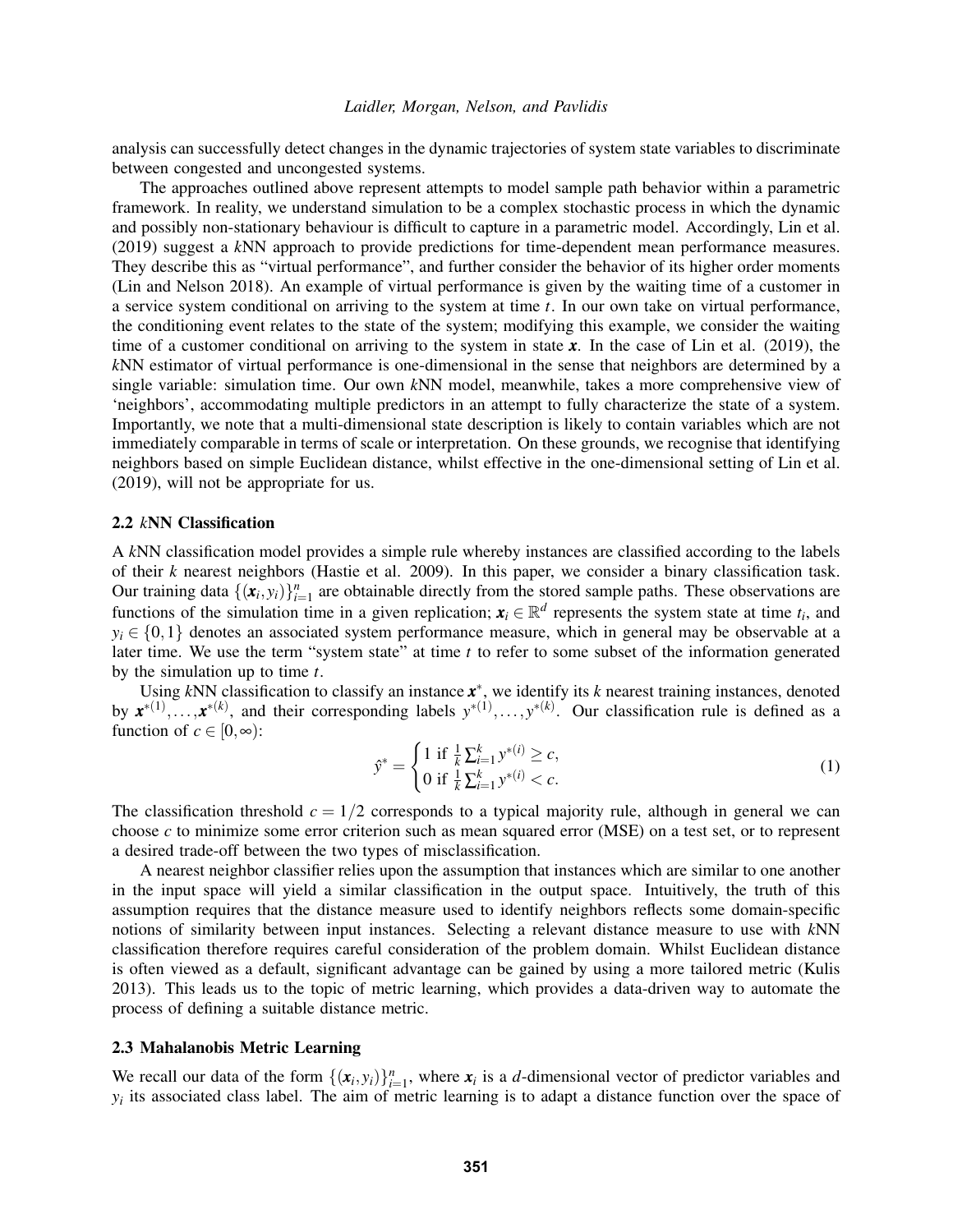predictor vectors. As common in the metric learning literature, we consider the family of Mahalanobis distance functions. These take the form

<span id="page-3-0"></span>
$$
d_M(\mathbf{x}_i, \mathbf{x}_j) = [(\mathbf{x}_i - \mathbf{x}_j)^\top M (\mathbf{x}_i - \mathbf{x}_j)]^{1/2},
$$
\n(2)

parametrized by  $M \in \mathbb{S}^d_+$ , where  $\mathbb{S}^d_+$  denotes the set of *d*-dimensional symmetric positive semi-definite matrices. This condition ensures that  $d_M$  satisfies the properties of a pseudometric [\(Bellet et al. 2014\)](#page-10-3). We note here that the identity matrix  $M = I_d$  recovers the standard Euclidean distance.

A positive semi-definite matrix, *M*, will always permit the decomposition  $M = L<sup>T</sup>L$ . This allows us to write the Mahalanobis distance [\(2\)](#page-3-0) as  $d_M(\mathbf{x}_i, \mathbf{x}_j) = [(\mathbf{L}\mathbf{x}_i - \mathbf{L}\mathbf{x}_j)^{\top} (\mathbf{L}\mathbf{x}_i - \mathbf{L}\mathbf{x}_j)]^{1/2}$ . Hence, we can understand the metric *d<sup>M</sup>* to be equivalent to the Euclidean metric after a linear transformation of the data defined by *L*. This is a useful relationship which suggests two different parametrizations for the metric learning problem. The optimization task can be performed with respect to the matrix  $M \in \mathbb{S}^d_+$  or the linear transformation *L*. Metric learning methods have been proposed from both perspectives, with each offering their own advantages. Optimization over *M* is generally favoured as it leads to convex formulations which can be solved more efficiently. However, learning the transformation matrix *L* allows for rank constraints to be directly imposed. In general,  $L \in \mathbb{R}^{r \times d}$ , where  $r \leq d$  is the rank of *L* and *M*. Learning a low rank matrix brings the data into a transformed space of fewer dimensions, which offers advantages when the original dimension, *d*, is large.

The metric learning task is typically supervised by a collection of constraints summarizing our prior intuition about the relative distances that we wish to emerge between training instances. Often, this supervision comes in the form of the following sets:

 $\mathscr{S} = \{(\mathbf{x}_i, \mathbf{x}_j) \mid \mathbf{x}_i \text{ and } \mathbf{x}_j \text{ should be close}\}\$  (similarity constraints),  $\mathscr{D} = \{(\mathbf{x}_i, \mathbf{x}_j) \mid \mathbf{x}_i \text{ and } \mathbf{x}_j \text{ should not be close}\}$  (dissimilarity constraints),  $\mathscr{R} = \{(\mathbf{x}_i, \mathbf{x}_j, \mathbf{x}_l) \mid \mathbf{x}_i \text{ should be closer to } \mathbf{x}_j \text{ than it is to } \mathbf{x}_l\} \text{ (relative similarity constraints).}$ 

In the absence of particular intuition, these sets can be derived from the class labels of the training instances. For example, pairs of similarly labelled instances should populate  $\mathscr{S}$ , while pairs of differently labelled instances can populate  $\mathscr{D}$ . Intuitively, triplets  $(x_i, x_j, x_l)$  with  $y_i = y_j \neq y_l$  might populate the set  $\mathcal{R}$ . Whilst these sets are assumed to be given, their specific construction should be relevant to the data and the application at hand. The task of selecting appropriate constraint sets is treated as a learning task itself by [Wang et al. \(2012\),](#page-11-7) although in general these sets are assumed to be given, and remain fixed throughout the metric learning procedure.

In general, the metric learning problem is an optimization of the form  $\min_{M \in \mathbb{S}_+^d} \ell(M, \mathscr{S}, \mathscr{D}, \mathscr{R}) + \lambda r(M)$ . Here,  $\ell$  is a loss function to penalize violations of the training constraints under the metric  $d_M$ , and  $r(M)$  describes some regularization on the values of *M*, with  $\lambda > 0$  the regularization parameter. The main distinctions among different metric learning methods arise from their choices of loss function and regularization.

The earliest method for Mahalanobis metric learning is attributed to [Xing et al. \(2002\).](#page-11-8) The intuitive formulation seeks to minimise the sum of squared distances in  $\mathscr S$  whilst keeping the sum of distances in  $\mathscr{D}$  above a threshold:

$$
\min_{M\in\mathbb{S}^d_+}\sum_{(\mathbf{x}_i,\mathbf{x}_j)\in\mathscr{S}}d_M^2(\mathbf{x}_i,\mathbf{x}_j)\quad \text{s.t.}\sum_{(\mathbf{x}_i,\mathbf{x}_j)\in\mathscr{D}}d_M(\mathbf{x}_i,\mathbf{x}_j)\geq\gamma.
$$

To solve this optimization, the authors proposed a gradient based algorithm with iterative projections onto  $\mathbb{S}^d_+$  maintaining the positive semi-definite constraint. Whilst the primary motivation for this work was an application to clustering, the method has proved useful to many machine learning algorithms, paving the way for metric learning to be viewed as a convex optimization.

Following this formulation, several more tailored methods have emerged. With an objective function inspired by the task of nearest neighbor classification, [Goldberger et al. \(2004\)](#page-10-4) proposed a method referred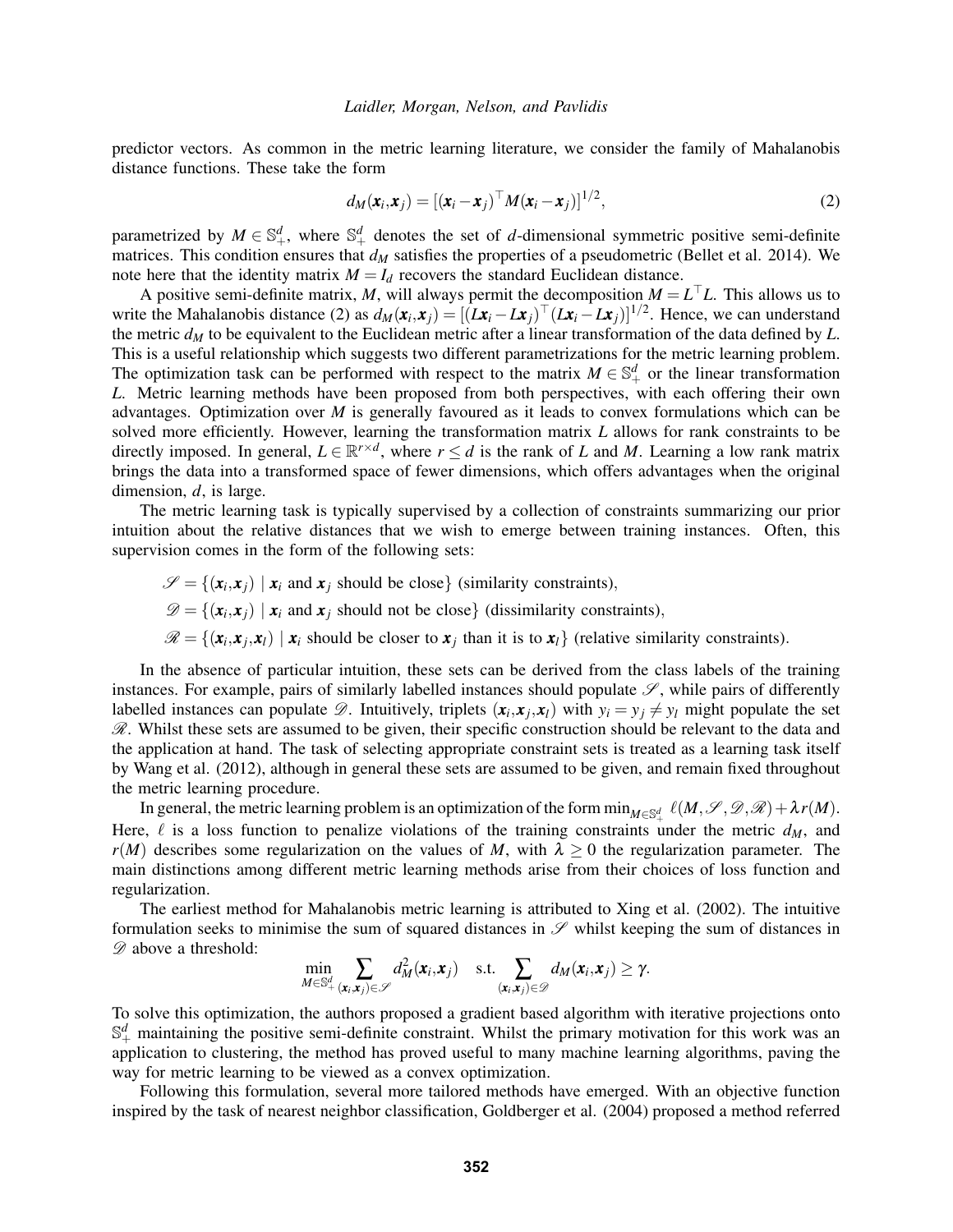to as Neighbourhood Components Analysis (NCA). They compute a softmax version of the probability that  $x_i$ 's nearest neighbor is from the same class,  $p_i = \sum_{j:y_j=y_i} \exp(-d_M^2(x_i,x_j)) / \sum_{l\neq i} \exp(-d_M^2(x_i,x_l)).$  Their objective function, which is to maximise the sum of these probabilities over all training points, equates to learning the distance metric which minimises the expected leave-one-out error rate of the nearest neighbor classifier. To aid the gradient calculation, the optimization was presented in terms of the transformation matrix *L*. The objective function of NCA is therefore non-convex, making the method susceptible to finding only local maxima. However, a convex extension to NCA was proposed by [Globerson and Roweis \(2005\).](#page-10-5)

A second approach tailored to the task of nearest neighbor classification was provided by the Large Margin Nearest Neighbor (LMNN) algorithm, developed by [Weinberger and Saul \(2009\).](#page-11-9) The construction of the constraint sets for LMNN is motivated by the fact that success of *k*NN only relies on local clusterings of similarly labelled points, rather than a global clustering. Specifically, the concept of target neighbors is introduced, which, in the absence of prior knowledge, are defined for each training point as the *k* nearest points in Euclidean distance which share the same class label. Taking  $\eta_{ij} \in \{0,1\}$  to indicate whether  $x_j$ is a target neighbor of  $x_i$ , the sets  $\mathcal{S} = \{ (x_i, x_j) \mid \eta_{ij} = 1 \}$ , and  $\mathcal{R} = \{ (x_i, x_j, x_l) \mid \eta_{ij} = 1 \text{ and } y_l \neq y_i \}$  are defined. The objective function of LMNN then takes the following form:

$$
\min_{M\in\mathbb{S}_+^d} (1-\mu) \sum_{(\mathbf{x}_i,\mathbf{x}_j)\in\mathscr{S}} d_M^2(\mathbf{x}_i,\mathbf{x}_j) + \mu \sum_{(\mathbf{x}_i,\mathbf{x}_j,\mathbf{x}_l)\in\mathscr{R}} \max\{0,1+d_M^2(\mathbf{x}_i,\mathbf{x}_j)-d_M^2(\mathbf{x}_i,\mathbf{x}_l)\}.
$$

This objective function seeks a local neighborhood of each instance that is populated with other instances of the same class, while those of a different class are repelled by a 'large' margin. The parameter  $\mu \in [0,1]$ controls the trade-off between attracting target neighbors and repelling oppositely labelled instances. A number of extensions to LMNN have been proposed. [Torresani and Lee \(2006\)](#page-11-10) explore kernel methods to combine LMNN with dimensionality reduction of the feature space, while [Kedem et al. \(2012\)](#page-11-11) suggest extensions to a non-linear metric.

Whilst NCA and LMNN remain perhaps the most notable contributions in the direction of metric learning for nearest neighbor classification, many metric learning methods exist in the wider literature, offering different perspectives on the fundamental task. We refer the interested reader to the work of [Kulis](#page-11-6) [\(2013\)](#page-11-6) and [Bellet et al. \(2014\)](#page-10-3) for a thorough review of established methods.

In this paper, we limit ourselves to considering a classification task. For this reason, the metric learning formulation and methods discussed above apply specifically to data in which the response variable is categorical. However, it should be recognised that *k*NN represents a versatile rule that readily extends to regression problems as well (see for instance [Weinberger and Tesauro \(2007\)\)](#page-11-12).

# <span id="page-4-0"></span>3 METRIC LEARNING FOR SIMULATION

In this section, we motivate our proposed methodology for metric learning and *k*NN classification on simulation models. Whilst many methods are available to perform metric learning, in the results presented here we used CVXR [\(Fu et al. 2018\)](#page-10-6), an open-source convex optimization solver, to employ the original formulation of [Xing et al. \(2002\).](#page-11-8) To specify the constraint sets,  $\mathscr S$  and  $\mathscr D$ , we take a local neighborhood approach inspired in part by LMNN. We denote by  $\mathcal{N}^{(q)}(x_i)$  the set containing the *q* nearest points to  $x_i$ in Euclidean distance. Then, for all  $x_i$ , and for all  $x_j \in \mathcal{N}^{(q)}(x_i)$ , we make the following assignments:

$$
(\mathbf{x}_i,\mathbf{x}_j) \in \begin{cases} \mathscr{S} & \text{if } y_j = y_i, \\ \mathscr{D} & \text{if } y_j \neq y_i. \end{cases}
$$

As noted by [Weinberger and Saul \(2009\),](#page-11-9) the success of *k*NN requires only that the local neighborhood of each instance be populated by others of the same classification. Particularly in our simulation context, which allows a high-dimensional representation of system state, this will be relevant; a global clustering of each class may be inappropriate. Euclidean distance provides an initial view of the local neighborhoods of our training points. It stands to reason that pairs of nearby points in Euclidean distance with equivalent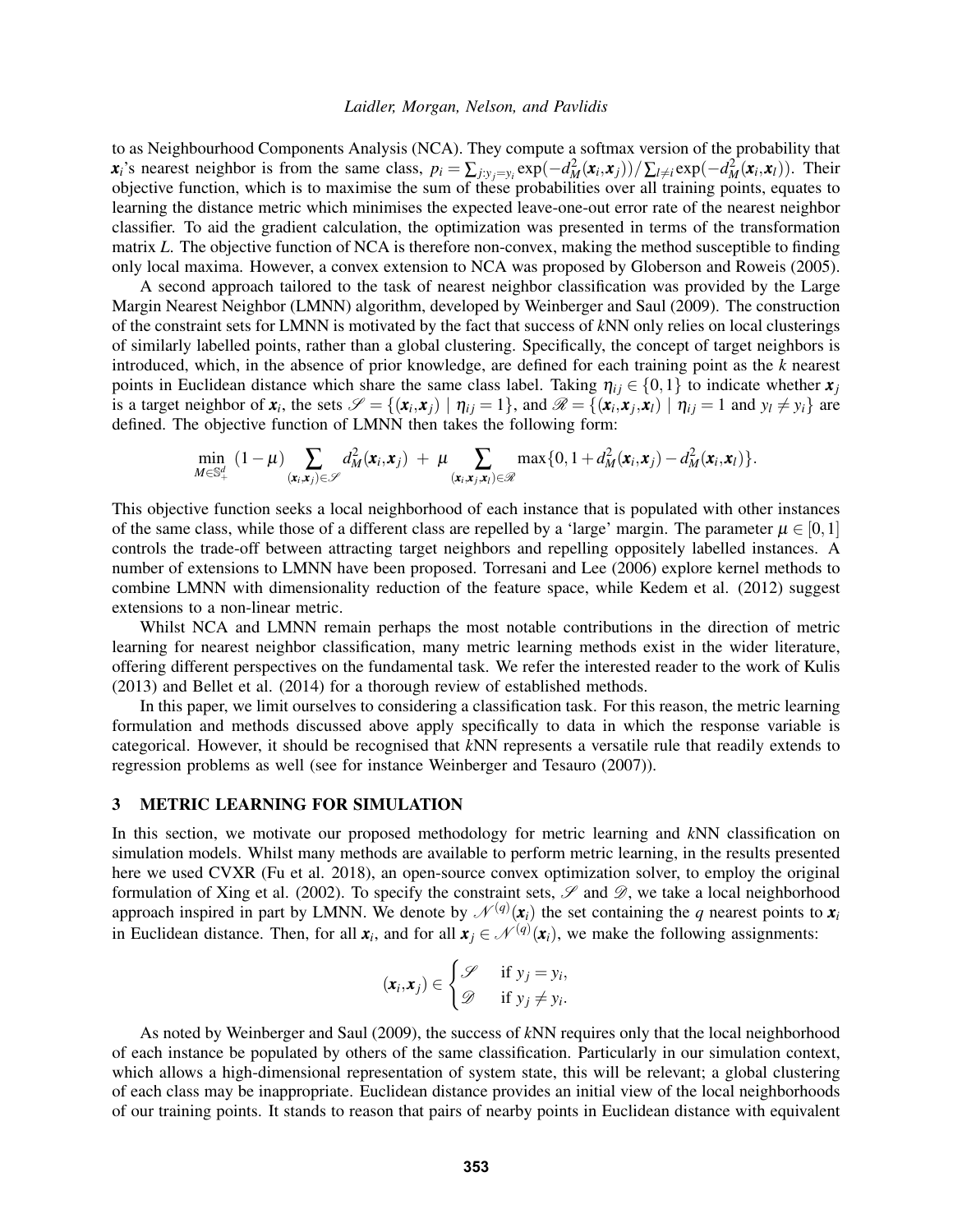class labels should be encouraged to remain as neighbors. These points naturally fall close in the predictor space and they share the same classification; we can confidently describe them as 'similar'. On the other hand, nearby pairs with different classifications need to be forced apart, since they will impede the performance of our classifier. Moreover, owing to their different classifications, we assume that there is something fundamentally 'dissimilar' about these pairs of instances which is not detected by Euclidean distance. By placing these pairs in  $\mathscr{D}$ , we aim to learn a distance metric that is sensitive to these more subtle dissimilarities.

In the results presented in this section, we use the original metric learning formulation of [Xing et al.](#page-11-8) [\(2002\):](#page-11-8)

$$
\min_{M \in \mathbb{S}^d_+} \sum_{(\mathbf{x}_i, \mathbf{x}_j) \in \mathscr{S}} d_M^2(\mathbf{x}_i, \mathbf{x}_j) \quad \text{s.t.} \sum_{(\mathbf{x}_i, \mathbf{x}_j) \in \mathscr{D}} d_M(\mathbf{x}_i, \mathbf{x}_j) \geq \gamma.
$$

We set the constraint constant to  $\gamma = |\mathcal{D}|$ . In other words, we aim to minimise the sum of squared distances in  $\mathscr S$  whilst keeping the average distance in  $\mathscr D$  from falling below 1. In reality, the choice of  $\gamma > 0$  is unimportant, and, provided numerical stability of the optimization algorithm is maintained, a different choice results only in a scaling of the solution matrix by a constant factor. To generate the sets  $\mathscr S$  and  $\mathscr{D}$ , we take a local neighborhood size of  $q = 20$ , and we evaluate the performance of kNN classification using  $k = 50$  nearest neighbors. Whilst these values prove sufficient here to provide results supportive of our methodology, the optimal setting of the parameters *q* and *k* will in practice vary across systems, and can be selected via cross validation [\(Hastie et al. 2009\)](#page-10-2).

We first consider a simple motivating example to illustrate the advantages of metric learning and *k*NN classification in a simulation context. We then evaluate a realistic application of our methodology on a more complex simulation of a wafer fabrication facility.

### 3.1 A Stochastic Activity Network

We consider the simple stochastic activity network represented in Figure [1.](#page-5-0) We denote the five activity times by  $X_1, X_2, \ldots, X_5$ , modeling each as an i.i.d. random variable,  $X_i \sim \text{Exp}(1)$  for  $i = 1, 2, \ldots, 5$ . There are three possible paths through the network, such that the total time taken for completion is given by  $T = \max\{X_1 + X_4, X_1 + X_3 + X_5, X_2 + X_5\}$ . To bring ourselves into a classification setting, we consider the binary response  $Y = 1$  if  $T > 5$ , and 0 otherwise.

Given the structure of this network, we understand that the path  $X_1 \to X_3 \to X_5$ , requiring three activities, will often represent the longest path through the network and hence define the value of *Y*. Of these three activity times,  $X_1$  and  $X_5$  appear in a second path also, giving them an edge over  $X_3$  in terms of contribution towards the response. These two alternative paths suggest that some interaction effects will also exist between  $X_1$  and  $X_4$  and between  $X_2$  and  $X_5$ ; in each case, high values of both variables will encourage the response  $Y = 1$ .

We ran  $n = 10,000$  replications of the network, recording the five activity times,  $X_1, X_2, \ldots, X_5$ , and the classification response, *Y*, for which the proportion of class 1 was around 16%. Knowing the exact mechanism by which the activity times generate the response gives us an understanding against which we can evaluate the output matrix of the metric learning. This output, *M*, provides a visual guide to the comparative relevance of the five activity times towards the response, and is shown in Figure [2.](#page-6-0) When



<span id="page-5-0"></span>Figure 1: A small stochastic activity network.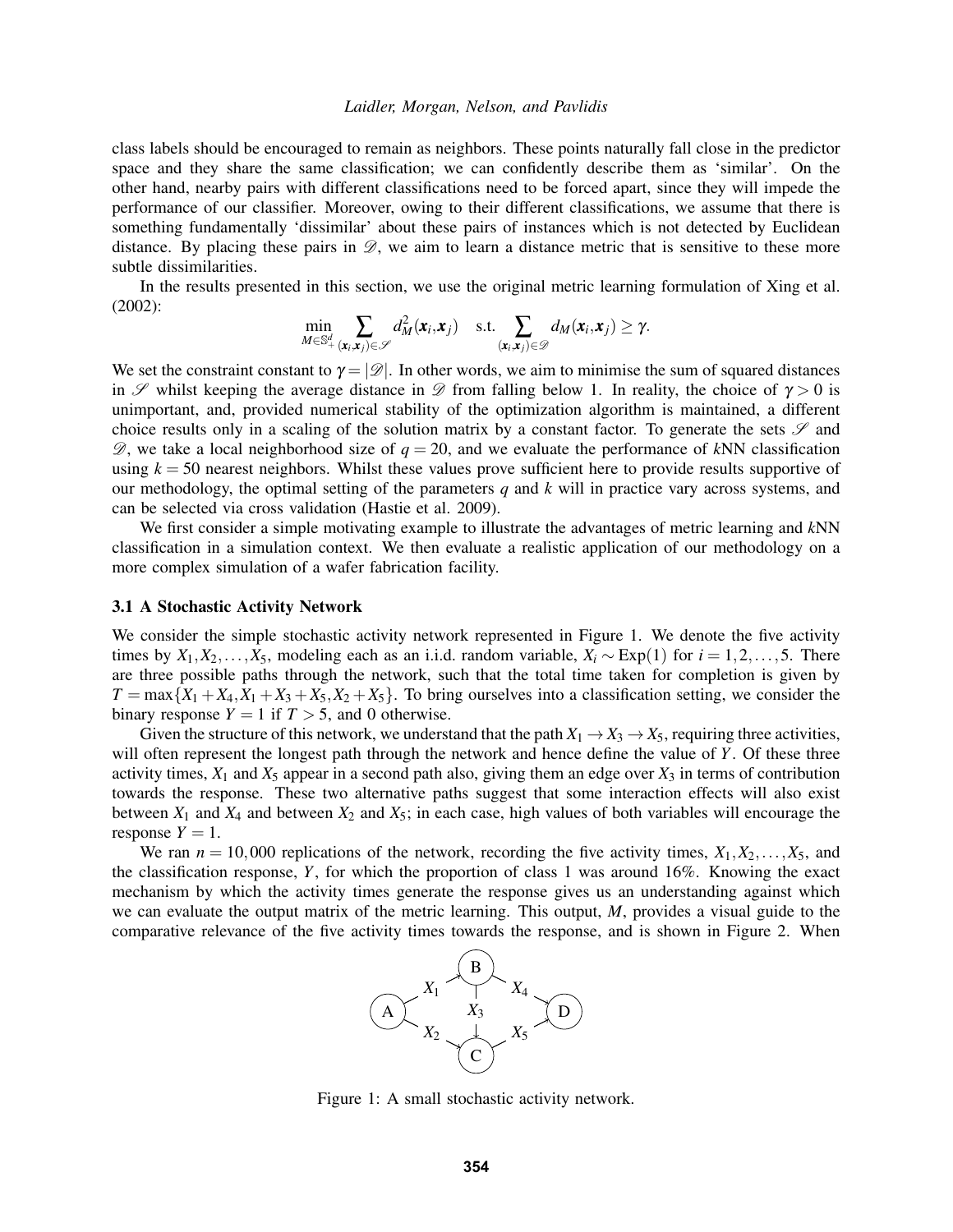used as the Mahalanobis distance matrix in [\(2\)](#page-3-0), the diagonal elements in *M* indicate the weights given to differences in individual variables in defining the overall distance between two instances, whilst the off-diagonal elements additionally reflect relationships among the variables. We see immediately from Figure [2](#page-6-0) that the largest diagonal elements correspond to the variables  $X_1$ ,  $X_3$ , and  $X_5$ . Thus, under the metric  $d_M$ , instances with similar values of these three variables will be deemed more similar overall, with less importance given to their proximity in terms of  $X_2$  and  $X_4$ . This reflects our understanding that  $X_1 \rightarrow X_3 \rightarrow X_5$  is the most relevant path through the network. We can further note that the diagonal terms for  $X_1$  and  $X_5$  are slightly higher than for  $X_3$ , reflecting the additional contributions that these two variables make towards *Y*.

We turn our attention to the off-diagonal terms of *M*, and note that the positive semi-definite constraint imposes no restrictions on their sign. For the purpose of interpretation, we define  $z_{ij} = x_i - x_j$ , and note from [\(2\)](#page-3-0) that the off-diagonal element  $M(k, l)$  appears in the contribution of the term  $2z_{ij}(k)z_{ij}(l)M(k, l)$ to the squared Mahalanobis distance between  $x_i$  and  $x_j$ . The magnitude of  $M(k, l)$  indicates the impact of the product term  $z_{ij}(k)z_{ij}(l)$  on  $d_M(x_i,x_j)$ , whilst its sign indicates the way in which these variables interact. Specifically, a positive value of  $M(k, l)$  indicates that  $d_M(\mathbf{x}_i, \mathbf{x}_j)$  will increase when  $z_{ij}(k)$  and  $z_{ij}(l)$  have the same sign, and decrease otherwise, whilst the opposite is true for negative  $M(k, l)$ . Applying this interpretation to Figure [2,](#page-6-0) we can understand the positive off-diagonal terms in connection with the additive relationship through which the variables generate the response, whilst the greatest strengths are understandably attributed to the relationships among the dominant variables  $X_1$ ,  $X_3$ , and  $X_5$ . As such, we are encouraged to see that the matrix obtained by metric learning aligns with our intuitive understanding of this system. In realistic simulation models for which such intuition is less accessible, we suggest that metric learning can be effective in revealing relationships among system components, and their relative contributions towards driving the system performance.

The effectiveness of *k*NN classification using a learned distance metric is illustrated in Figure [3.](#page-6-1) The receiver operating characteristic (ROC) curves [\(Hastie et al. 2009\)](#page-10-2) show the performance of the *k*NN classifier following 2-5-fold cross validation (CV). *J*-*K*-fold CV, consisting of J independent *K*-fold cross validations, is understood to represent a more robust procedure than traditional *K*-fold CV [\(Moss et al.](#page-11-13) [2018\)](#page-11-13). Specifically in our experiments, each CV iteration takes four fifths of the data to comprise the training set on which the distance metric is learned, and the points in the remaining test set are classified by finding their *k* nearest neighbors from the training set, with respect to the learned distance metric. The ROC curves display the trade-off between the true positive rate and the false positive rate as the classification



False positive rate True positive rate 0.0 0.2 0.4 0.6 0.8 1.0 0.0 0.2  $\frac{8}{5}$  0.4 positive rate 0.8 1.0 Metric kNN Logistic regression

<span id="page-6-0"></span>Figure 2: A visualization of the learned matrix, *M*, for the stochastic activity network.

<span id="page-6-1"></span>Figure 3: ROC curves for classification on the stochastic activity network.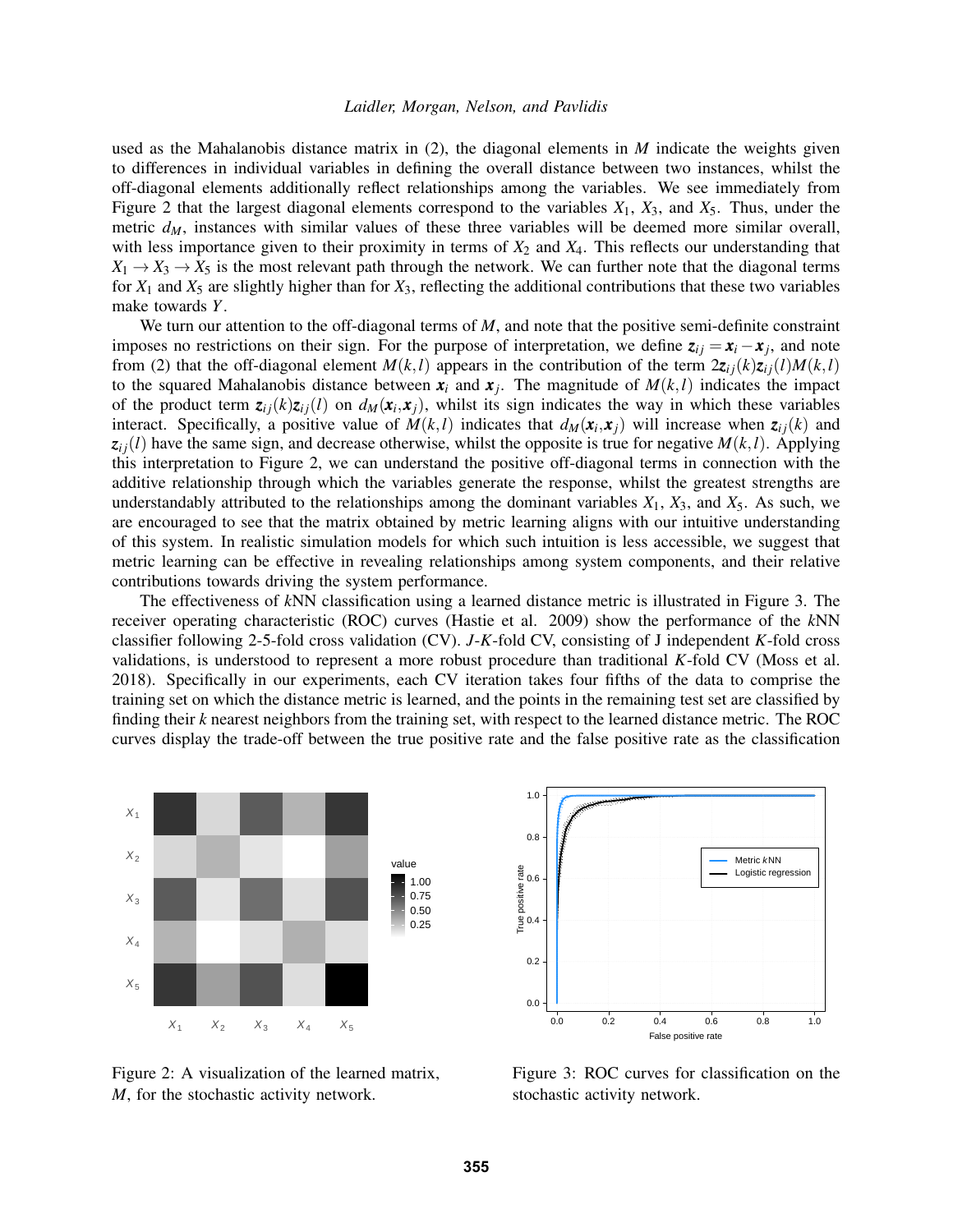threshold varies. Here, the true positive rate (sensitivity) refers to the proportion of class 1 points correctly classified, whilst the false positive rate (1− specificity) refers to the proportion of class 0 points incorrectly classified as class 1. Thus, in practice, the ROC curves can be used to select the classification threshold, *c*, in [\(1\)](#page-2-0), based on a desired sensitivity-specificity trade-off. In Figure [3,](#page-6-1) the ten dashed CV curves are averaged at each threshold to produce the solid curves. Using the same CV partitions, we also show the ROC curves from logistic regression, a standard classification technique.

The comparison in Figure [3](#page-6-1) reveals the value of the *k*NN approach. Logistic regression represents a parametric attempt to model the response as a function of the predictor variables. However, owing to the nature of the network, measuring similarity with regards to the key activity times proves a more successful foundation for prediction. The connected dependence structure among the predictors in this example is not untypical of the relationships among state variables in many simulation models.

Making a further appeal to the nature of simulation, we recognise that a multi-dimensional characterization of the system state is likely to include a number of variables that provide little or no contribution to the system response. To demonstrate the capability of metric learning in handling data of this nature, we augmented the five activity times with a further fifteen i.i.d. random variables,  $X_i \sim \text{Exp}(1)$  for  $i = 6, 7, \ldots, 20$ . The response, *Y*, depends only on  $X_1, X_2, \ldots, X_5$  as before, with these additional variables representing noise dimensions. Metric learning on this augmented data yields the matrix shown in Figure [4.](#page-7-0) We see that metric learning is able to successfully filter out the noise dimensions and recover the important structure among the five activity times. Figure [5](#page-7-1) shows the ROC curves for this example, and also shows the performance of the *k*NN classifier with Euclidean distance, which is comparable to that of logistic regression.

We are encouraged to see in Figures [4](#page-7-0) and [5](#page-7-1) the capability of metric learning in the presence of noise variables, both in terms of retaining interpretability and bringing improvement to Euclidean *k*NN classification. This lends optimism to our proposed application, since we recognise that irrelevant variables will be a common feature of the large state descriptions of realistic simulation models. We progress now to one such model, in which we demonstrate further the capability of metric learning and its application to *k*NN classification.



<span id="page-7-0"></span>Figure 4: The learned matrix, *M*, after the data from the stochastic activity network is augmented with fifteen noise variables.



<span id="page-7-1"></span>Figure 5: ROC curves for classification on the noise-augmented stochastic activity network.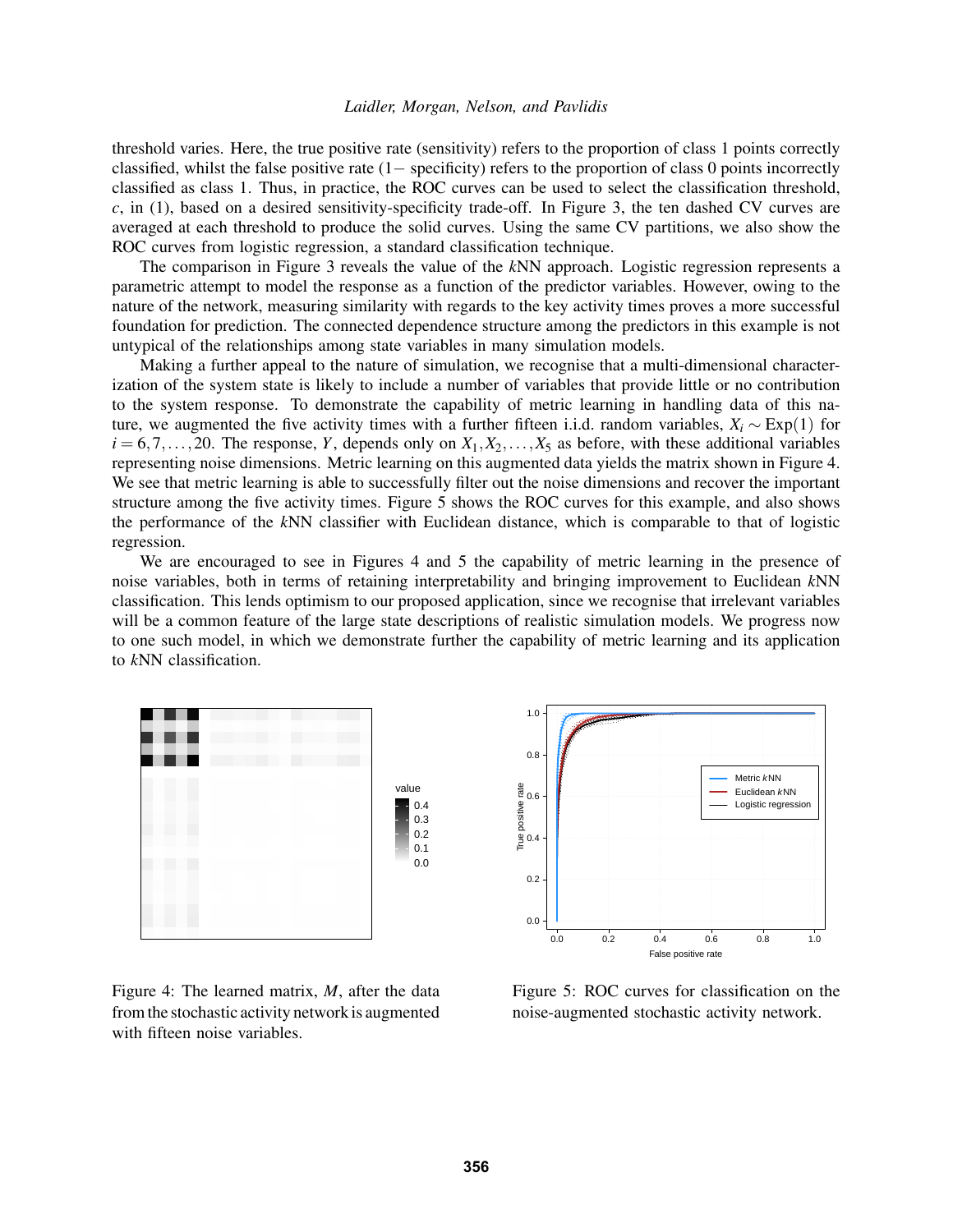### 3.2 A Wafer Fab Model

To evaluate our approach with a more realistic simulation, we employ the model of a wafer fabrication facility (fab) described by [Kayton et al. \(1996\).](#page-11-14) The manufacturing process of semiconductor wafers involves several processing steps at a number of stations. Machines with different processing capacities and unpredictable breakdown patterns present a challenge to the management of product flow through these facilities. Moreover, the layered nature of their circuitry design requires wafers to make multiple visits to particular stations, introducing an aspect of re-entrant flow that further complicates our view of the system.

Briefly, the simulation model is comprised of 11 stations with lognormal processing times. Three product types are produced by the facility, each requiring a specific routing sequence through the 11 stations. Notable stations include station 3, characterized by an unreliable machine, and station 4, which represents the bottleneck station to which products make repeated visits. Together with the varying processing behavior of the different stations, including batch processing at stations 1 and 2, these features establish a system with a level of complexity approaching that of typical simulation models.

On release into the system, each wafer is assigned a due date based on its expected processing time through an empty system. Therefore, we can consider observed completion times relative to due dates as a dynamic indicator of system performance. To describe the system state, we take a Markovian view in assuming that all information relevant to the future evolution of the system can be captured in the currently observable system conditions. Namely, we focus on the current values of the 22 integer variables describing the queue size and the number of resources in use at each station. We recognise that this state description is incomplete, given the different product types and processing stages of individual wafers. However, having tested numerous additional state descriptors, we find that a basic physical view of the system state is sufficient here to provide compelling support for our methodology. As such, our data  $\{(\mathbf{x}_i, y_i)\}_{i=1}^n$  are as In summerging the completing support for our intenduology. As such, our data  $\{x_i, y_i\}_{i=1}^n$  are as follows. We record the 22-dimensional system state,  $x_i$ , at the moment a wafer is released into the system, and observe its associated binary response, *y<sup>i</sup>* , indicating whether this wafer was completed early or late with respect to its due date. To aid an understanding of our approach, Figure [6](#page-8-0) shows an excerpt of the system trace information recorded by this simulation, from which we extract our system state description. In general, rather than trying to select a parsimonious state description, we suggest including all the observable state information that may prove relevant, and then allowing metric learning to discover what is actually relevant.

To avoid confusing the behaviors of the different product types, our data contains only observations from a single product type. In the results that follow, we combine observations from multiple replications of the system, discarding a warm-up period from each to leave us with insight into the operational steady-state behavior. The proportion of 'Late' responses in our data was around 72%. Additionally, the simulation

| <b>Clock</b>       | Event                      | ID    |                |       |       |   |  | Step Station Product Queue 1 Resource 1 Queue 2 Resource 2 Queue 3 Resource 3 |    | $\cdots$ |
|--------------------|----------------------------|-------|----------------|-------|-------|---|--|-------------------------------------------------------------------------------|----|----------|
|                    | 2008.383059 StationDepart  | 22    | 2              | 11    |       |   |  |                                                                               | 11 | $\cdots$ |
|                    | 2008.383059 StationArrive  | 22    |                |       |       |   |  |                                                                               | 11 | $\cdots$ |
|                    | 2040 Release               | 25    |                |       |       |   |  |                                                                               | 12 | $\cdots$ |
|                    | 2040 Station Arrive        | 25    |                |       |       |   |  |                                                                               | 12 | $\cdots$ |
|                    | 2109.106176 StationDepart  | 25    |                |       |       | ŋ |  | n                                                                             | 12 | $\cdots$ |
|                    | 2109.106176 StationDepart  | 24    |                |       |       |   |  |                                                                               | 12 | $\cdots$ |
|                    | 2109.106176 Station Arrive | 25    | 2              | 11    |       |   |  |                                                                               | 12 | $\cdots$ |
|                    | 2109.106176 StationArrive  | 24    |                | 4     |       | O |  | n                                                                             | 12 | $\cdots$ |
|                    | 2125 Release               | 26    |                |       |       | n |  | ŋ                                                                             | 12 | $\cdots$ |
|                    | 2125 Station Arrive        | 26    |                |       |       |   |  |                                                                               | 12 | $\cdots$ |
|                    | 2150.158025 StationDepart  | 24    |                | 4     |       |   |  |                                                                               | 12 | $\cdots$ |
|                    | 2150.158025 StationArrive  | 24    |                |       |       |   |  | o                                                                             | 12 | $\cdots$ |
|                    | 2179.242595 StationDepart  | 25    | $\overline{2}$ | 11    |       |   |  |                                                                               | 13 | $\cdots$ |
|                    | 2179.242595 StationArrive  | 25    | 3              |       |       |   |  |                                                                               | 13 | $\cdots$ |
| 2179.925414 Repair |                            | $-10$ | $-10$          | $-10$ | $-10$ |   |  |                                                                               | 14 | $\cdots$ |

<span id="page-8-0"></span>Figure 6: An example of the trace from the wafer fab simulation, which we use to build a state description.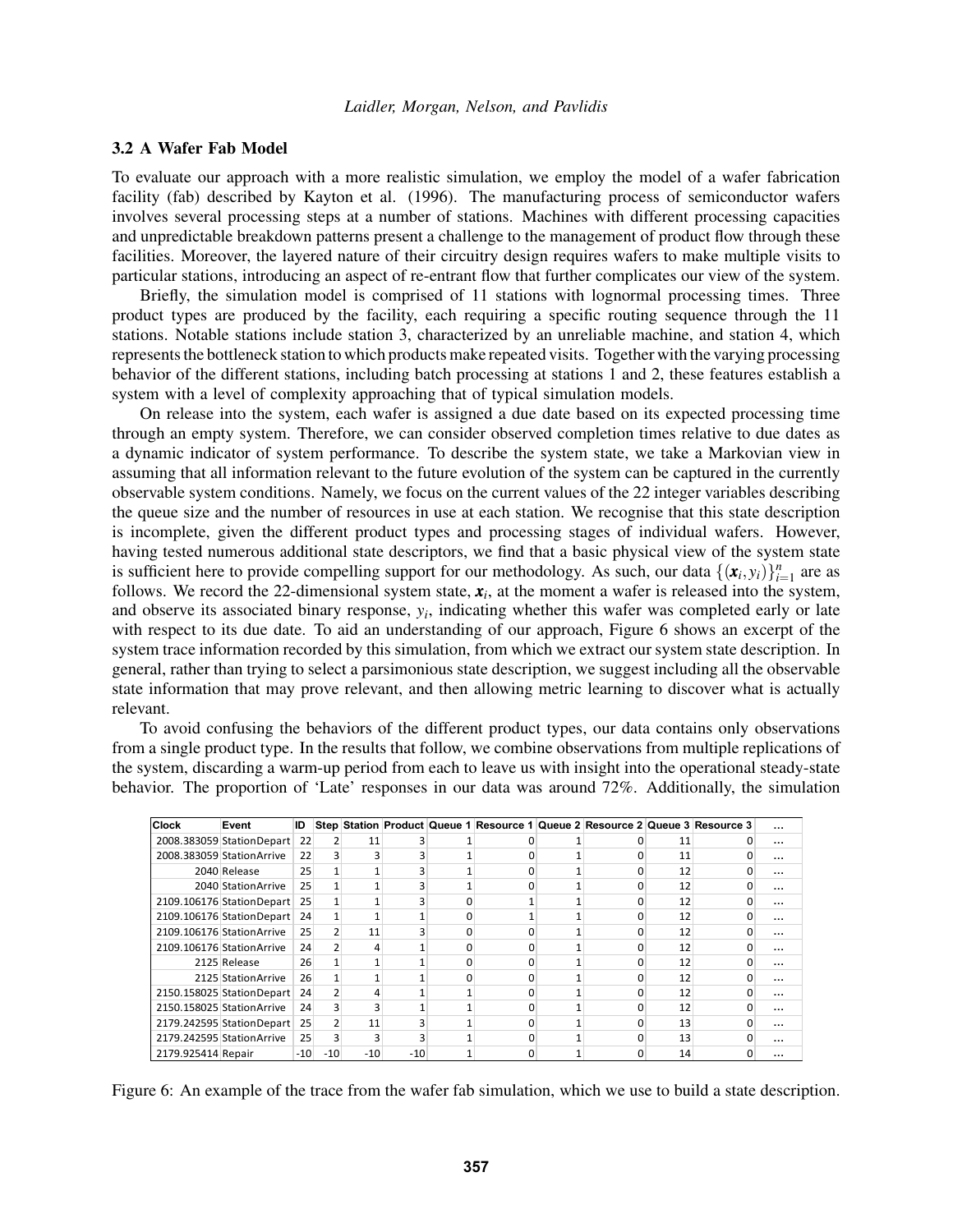can be performed with a choice of dispatching rules, relating to the order in which queueing wafers are processed [\(Kayton et al. 1996\)](#page-11-14). The results displayed in Figures [7](#page-9-0) and [8](#page-9-1) used a 'least work remaining' rule, in which priority is given to wafers which are nearer completion.

The metric learning procedure resulted in the matrix visualized in Figure [7.](#page-9-0) The stand-out elements in this matrix correspond to the queue sizes at stations 3 and 4, which we recall to coincide with the unreliable machine and the system bottleneck, respectively. The metric learning result highlights the significance of these two queue sizes in defining the overall system performance.

Performing *k*NN classification on this data, with 2-5-fold CV as in the previous example, yields the ROC curves shown in Figure [8.](#page-9-1) Compared to a Euclidean *k*NN classifier, the curves reveal the benefit to classification performance that metric learning brings. Essentially, as the size of the state space increases, we expect the benefit of metric learning over Euclidean distance to become even more pronounced.

As a statistical learning technique, *k*NN is best suited to low-dimensional data [\(Beyer et al. 1999\)](#page-10-7). To visualize the effect of metric learning with respect to dimensionality reduction, it is convenient to consider the transformation matrix *L* given by the decomposition  $M = L<sup>T</sup>L$ . We recall that the metric  $d_M$  can be viewed as the Euclidean metric in the space transformed by *L*. Taking the eigen-decomposition of *M*, the *i*th row of *L* is given by  $\lambda_i^{1/2}$  $i^2 v_i^T$ , where  $\lambda_i$  and  $v_i$  denote, respectively, the *i*th largest eigenvalue of *M* and its corresponding eigenvector. Thus, the eigenvalues of *M* directly impact the spread of our data in its transformed dimensions. Figure [9](#page-10-8) shows the eigenvalues of the original data covariance matrix, in order of decreasing size, whilst Figure [10](#page-10-9) shows the eigenvalues of *M*. We see that metric learning in this example results in much of the variability of the data being compressed into the first dimension. Hence, we can acknowledge the effective dimensionality reduction brought upon our data by metric learning. Projecting the transformed data against its first and second dimensions results in the plot shown in Figure [11.](#page-10-10) We can see that this dominant first dimension is effective in distributing our two response classes.

In formulations such as NCA, which directly seek a transformation of the feature space, dimensionality reduction can be straightforwardly enforced. However, even when not directly sought, the by-product of dimensionality reduction is almost inherent in the nature of the metric learning task. Since a nearest neighbor rule is understood to suffer the curse of dimensionality, and we aim to accommodate simulations with a high-dimensional state space, the dimensionality reduction encouraged by metric learning represents an important aspect of our methodology; it allows us to apply *k*NN without the need for user-intervention in trimming the state space.



<span id="page-9-0"></span>Figure 7: A visualization of the learned matrix, *M*, for the wafer fab problem.



<span id="page-9-1"></span>Figure 8: ROC curves for *k*NN classification on the wafer fab problem, comparing Euclidean distance with the learned metric.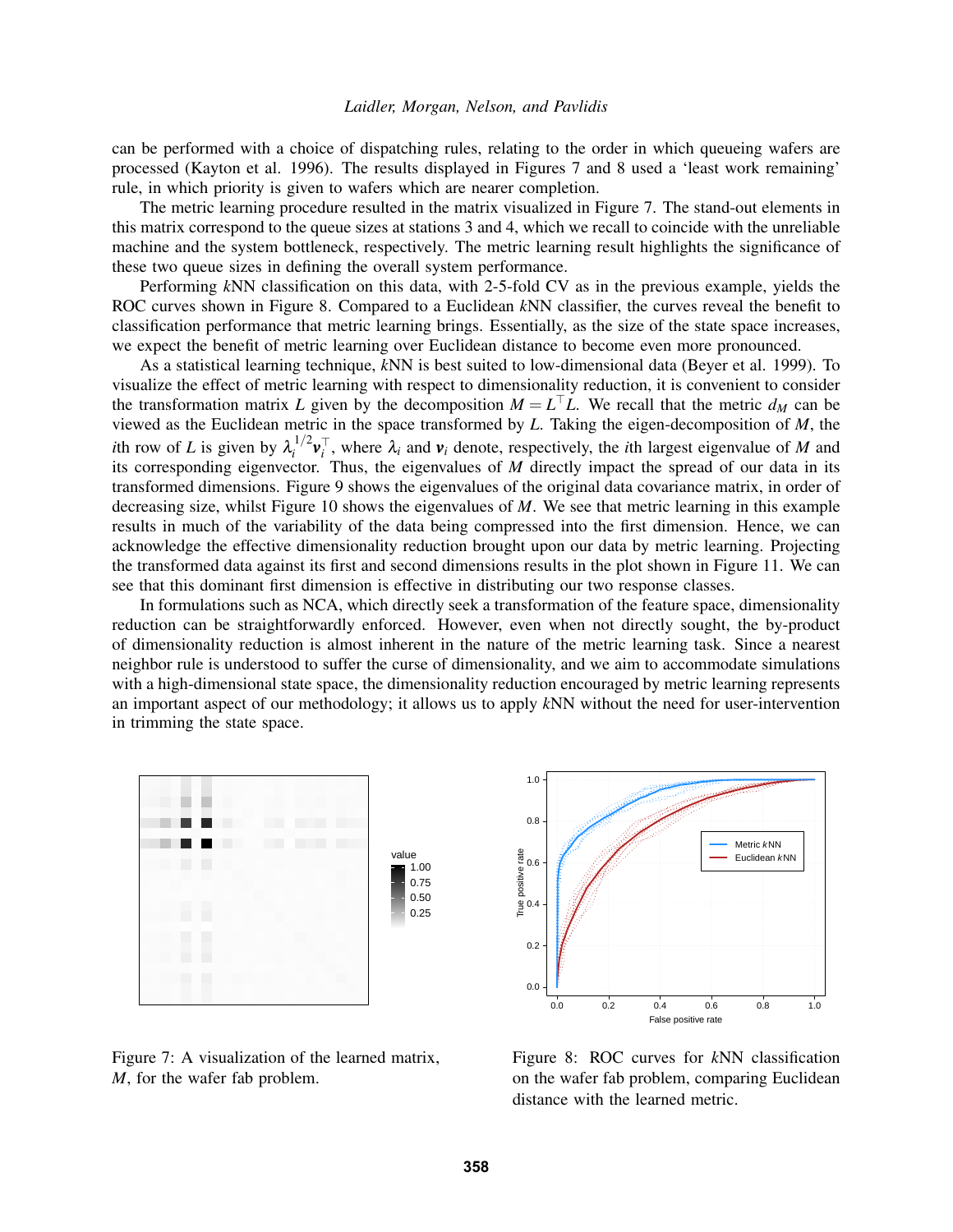

<span id="page-10-8"></span>Figure 9: The eigenvalues of the original data covariance matrix.



<span id="page-10-9"></span>Figure 10: The eigenvalues of the learned matrix shown in Figure [7.](#page-9-0)



<span id="page-10-10"></span>Figure 11: The data in the first two dimensions of the transformed feature space.

## <span id="page-10-1"></span>4 CONCLUSION

In this paper we have presented a novel methodology in the field of simulation analytics. The basis of our methodology, *k*NN classification, provides a non-parametric framework in which to model the behavior of a system, whilst the addition of metric learning is shown to bring both interpretability and improved prediction performance. We have demonstrated the merits of our approach for its intended application to simulation, showing that the typical features of sample path data, such as interacting and irrelevant variables, are well-handled by metric learning. Although we only present results from a single metric learning method in this paper, the extensive research and accomplishment in this field gives optimism to the scope of metric learning for simulation. In short, we propose that a *k*NN approach combined with metric learning can have wide-reaching benefits, as simulation users begin to look beyond aggregate performance measures and seek a more fine-grained analysis from their simulation models.

### ACKNOWLEDGMENTS

We gratefully acknowledge the support of the EPSRC funded EP/L015692/1 STOR-i Centre for Doctoral Training and the EPSRC NPIF fund EP/S515127/1. In addition, Nelson's work is partially supported by the NSF under the Grant Number DMS-1854562.

### REFERENCES

- <span id="page-10-3"></span>Bellet, A., A. Habrard, and M. Sebban. 2014. "A Survey on Metric Learning for Feature Vectors and Structured Data". [https://arxiv.org/pdf/1306.6709.pdf,](https://arxiv.org/pdf/1306.6709.pdf) accessed 1<sup>st</sup> July 2020.
- <span id="page-10-7"></span>Beyer, K., J. Goldstein, R. Ramakrishnan, and U. Shaft. 1999. "When Is 'Nearest Neighbor' Meaningful?". In *International Conference on Database Theory*, edited by C. Beeri and P. Buneman, 217–235. Berlin, Heidelberg: Springer.
- <span id="page-10-0"></span>Brailsford, S. C. 2007. "Tutorial: Advances and Challenges in Healthcare Simulation Modeling". In *Proceedings of the 2007 Winter Simulation Conference*, edited by S. G. Henderson, B. Biller, M.-H. Hsieh, J. Shortle, J. D. Tew, and R. R. Barton, 1436–1448. Piscataway, New Jersey: Institute of Electrical and Electronics Engineers, Inc.
- <span id="page-10-6"></span>Fu, A., B. Narasimhan, and S. Boyd. 2018. "CVXR: An R Package for Disciplined Convex Optimization". [https://arxiv.org/](https://arxiv.org/pdf/1711.07582.pdf) [pdf/1711.07582.pdf,](https://arxiv.org/pdf/1711.07582.pdf) accessed 1st July 2020.
- <span id="page-10-5"></span>Globerson, A., and S. T. Roweis. 2005. "Metric Learning by Collapsing Classes". In *NIPS'05: Proceedings of the 18th International Conference on Neural Information Processing Systems*, edited by B. Schlkopf, J. C. Platt, and Y. Weiss, 451–458. Cambridge, Massachusetts: Massachusetts Institute of Technology Press.
- <span id="page-10-4"></span>Goldberger, J., G. E. Hinton, S. T. Roweis, and R. R. Salakhutdinov. 2004. "Neighbourhood Components Analysis". In *NIPS'04: Proceedings of the 17th International Conference on Neural Information Processing Systems*, edited by L. K. Saul, Y. Weiss, and L. Bottou, 513–520. Cambridge, Massachusetts: Massachusetts Institute of Technology Press.
- <span id="page-10-2"></span>Hastie, T., R. Tibshirani, and J. Friedman. 2009. *The Elements of Statistical Learning: Data Mining, Inference, and Prediction*. 2nd ed. New York: Springer.